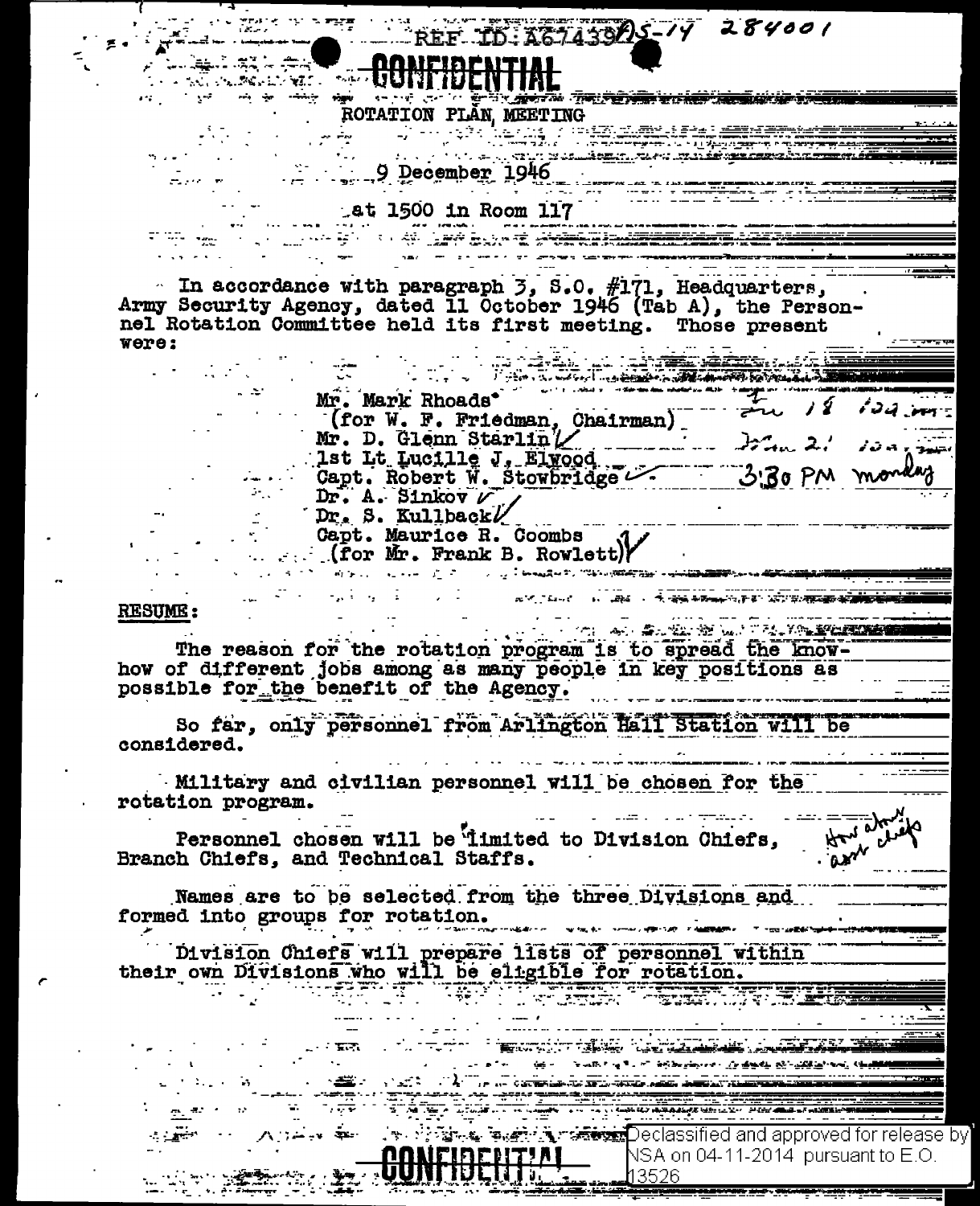The meeting opened with Mr. Rhoads reading the memo-1. randum ordering meeting for discussion of rotation plan. Mr. Rhoads stated that the main purpose of the meeting was to get ideas on the subject of civilian personnel rotation policy and asked Mr. Starlin to sketch briefly the background and necessity for such a committee. It seems that the idea of having Division Chiefs rotated in their assignments was expressed a long time ago by Colonel Corderman, and the same thought was also expressed by Colonel Hayes. Not only was Colonel Hayes in agreement with Colonel Corderman's idea but expressed the feeling that rotation should extend further than Division Chiefs. In view of this, the thought was expressed whether rotation should apply to technical people under Division Chiefs. and how far down the line the plan should apply.

NONEIRENTI

-REF-

A PLACE COOL OF THE POST OF ID-A67439-

2. Mr. Rhoads asked how far down this rotation plan should go. The opinion was expressed that a policy should be established. to determine this matter, and that was one of the reasons why the committee was meeting. The question was also raised as to whether or not administration positions should be included in the rotation plan. リーンフェラ Mstrg フェダ ヒアウロ酸(素)

3. Mr. Rhoads stated that the reason for the rotation plan is to sprrad the know-how of different jobs among as many people as possible for the benefit of the Agency. Dr. Sinkov stated that a further purpose of the plan is to provide among the more experienced and higher ranking personnel a nucleus of people<br>who would have general training in all functions of the agency a power we should have people at the top who can be placed in any posi-<br>tion in the Agency in case stated that the Agency should consider the idea of establishing possibly 8 or 10 lists of names, each list consisting of three or at least two people with the same rating and with the same general kind of functions. Each group could be rotated on the basis of one or two months apart until after a period of one year or one and a half year--thus getting back to the first group again and then another change made in groups. The opinion was expressed that not too many groups of people should be moved about at the same time because of confusion. (NOTE: a "group" being one from each Division who are to be interchanged.)

It was stated that it would take considerable study of jobs and personnel to make up these small groups of two or three people, and if some kind of program could be worked out, the groups would not be moved too often. Mr. Rhoads asked if it would be considerable trouble to find any great number of people capable of being switched within the three Divisions. Careful study will be needed to determine what people can be used and how far down the line to go. Mr. Rhoads asked if the Division Chiefs were prepared to study the jobs in their Divisions which would be considered right for rotation. Dr. Sinkov replied

**CONFIDENT**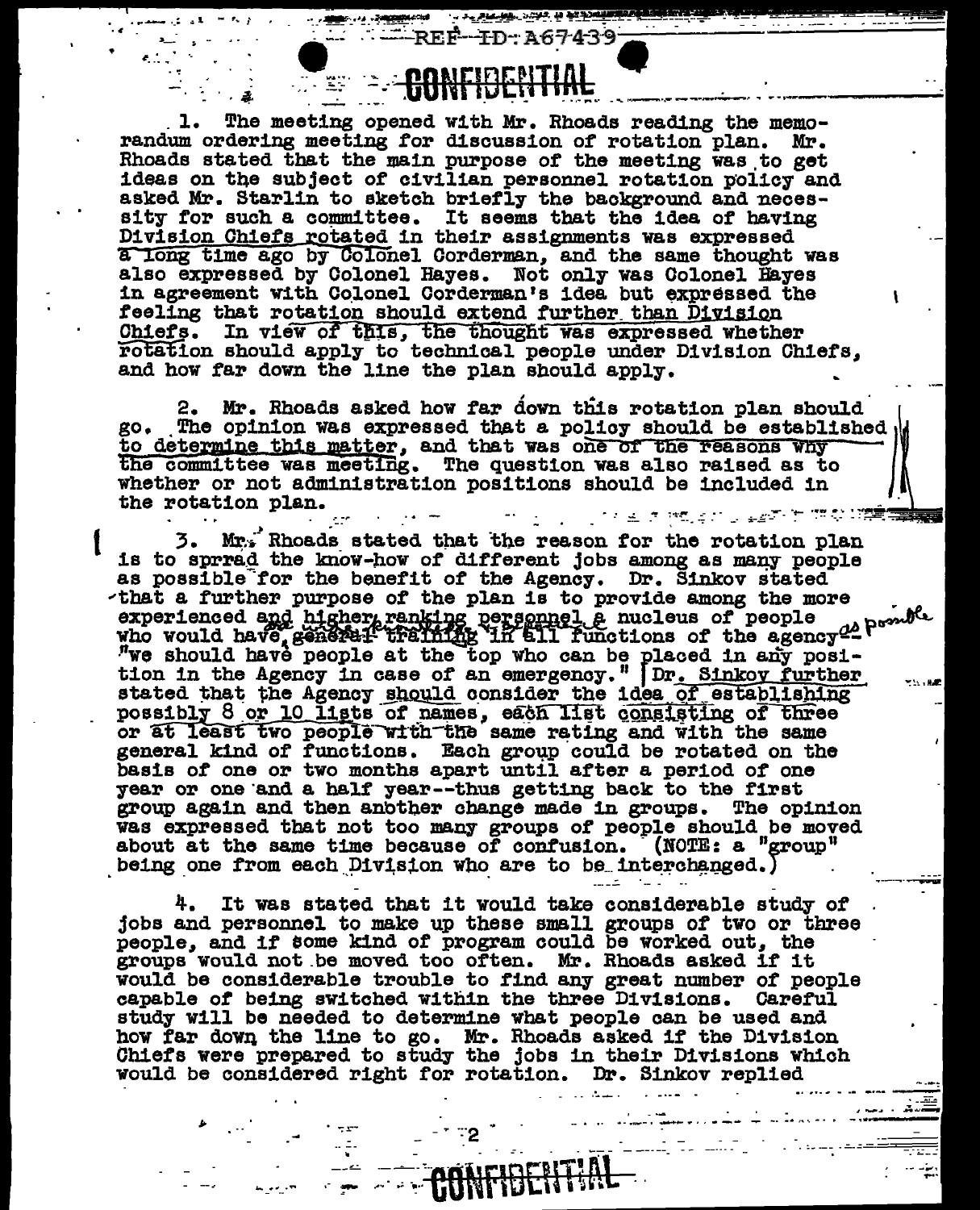## CONFIDENTIAL A6748

 $-57$   $\blacksquare$ 

a a shekara ta 1989 a wasan ƙas<del>ar ƙasar</del> ƙasar Ingila.<br>'Yan a ƙasar Ingila a ƙasar Ingila a ƙasar ƙasar ƙasar ƙasar ƙasar ƙasar ƙasar ƙasar ƙasar ƙasar ƙasar ƙasar ƙ

that only a small class of people in his Division could be considered since most of his people are of the highly technical and clerical classes, and he would not recommend going below Branch Chiefs, except in special cases and unless the Technical Staffs of the Divisions are being considered.

5. Mr. Rhoads asked whether Dr. Sinkov would not consider switching cryptanalysts in his Methods Branch with those in the Cryptanalytic Branch, for example. Dr. Sinkov replied that to move people of this class would make it complicated. He further stated that only people of general overall responsibilities should be considered and going below this would create inefficiencies. Mr. Rhoads stated that in some cases it might be advisable to make switches among the lower classified personnel.

and the company contractor of the contract of the contract of the contract of the contract of the contract of the contract of the contract of the contract of the contract of the contract of the contract of the contract of 6. Dr. Sinkov stated that there are three essential questions to be answered. First, how often should any one individual be moved; second, the minimum period any one individual should be kept on a job for efficiency; and third, how often is a change going to be made among the groups. The question was also brought up how these teams or groups of people should be made up. Mr. Rhoads asked Mr. Starlin if a start could not be made by listing people who fall in the P-4 to P-8 classes. Mr. Starlin felt that choosing personnel for such a rotation plan would be difficult for him since he is not a judge of the type of personnel to be chosen. His job would be primarily to see that the moves and changes are made smoothly and help to make the program run as effectively as possible. The quastion came up as to how effectively could the people be chosen, to which Dr. Sinkov replied that the program after a period of use and trial would indicate how effectively the jobs had been selected for rotation.  $\mathbf{v} = \mathbf{u} \in \mathbb{R}^{d \times d}$ 

7. Returning to the question of jobs to be chosen for rotation, the opinion was expressed that Division Chiefs, Branch Chiefs and Technical Staffs would be the only personnel to be used for the rotation plan, although Mr. Rhoads stated that rotation between Staff and Operational Divisions might be beneficial. Dr. Kullback raised the question whether this rotation plan would apply to personnel in ASA, Europe and ASA, Pacific. It was generally agreed that it should be confined to Arlington Hall Station at present, but the two Theaters were not ruled out. The question was also raised as to whether military as well as civilian personnel were to be included, to which Captain Stowbridge replied in the affirmative since the problem has some bearing on mobilization assignments of reserve officers who are now working at Arlington Hall Station as civilians.

8. The meeting came to a close with the request that Division Chiefs start preparing lists of jobs within their own Divisions which they would consider suitable for rotation,

 $\ldots$  =  $\ldots$  =  $\ldots$  =  $\frac{3}{2}$ 

**CONFIDENTIA** 

<u> 1999 - Santa Barat yang bertama da</u>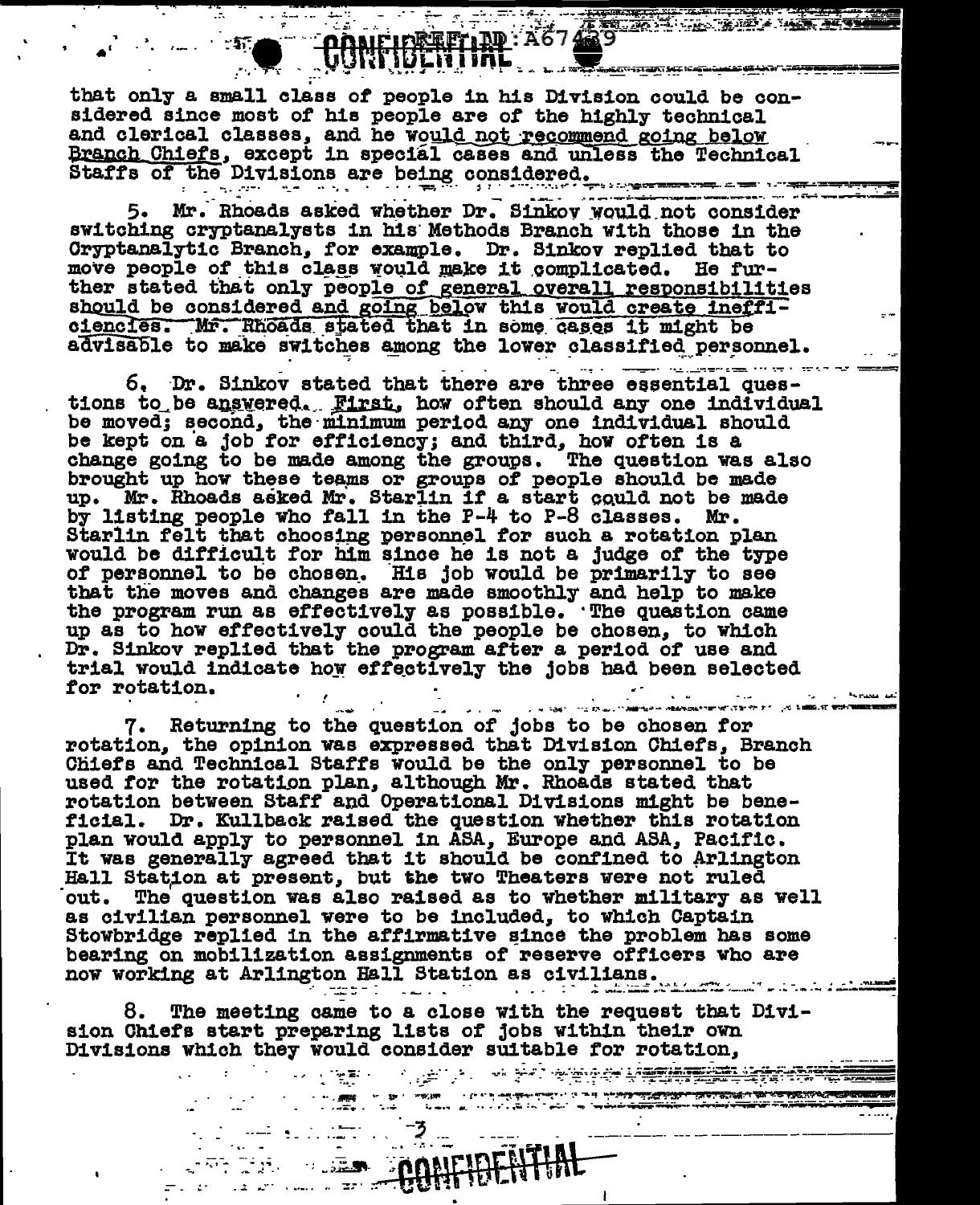### REE ID: A67439 سامة: 12% keeping in mind the jobs that can be considered. These lists are to be sent to Mr. Rhoads to be included at the end of these minutes. They are attached hereto as follows: Tab A - Special Orders No. 171; Tab B - Security Division Personnel List; Tab C -Research and Development Personnel List; Tab D - Operations Division Personnel List.

#### MARK RHOADS - Acting Chairman

.<br>President in the project of the contract of the contract of the contract of the contract of the contract of th nte la cola lame. 

**CALINATIC STATE** 

ਤ

a gan a bheanna an airson ann an ainm an air

a di secondo della conservazione di **BARRY AT LEASE TELL AT** 

 $\mathbf{z}$  ,  $\mathbf{z}$  ,

sek ora kan بترجع ويتجعلع بعجاب

**CONTRACTOR**  $\sim$   $\sim$  $\mathbf{r}$ 

ni sariwa  $-7.522373720$ **START HERE** ATENSIS 72745.700

- ಕಿಸರಿಷ T. DYTALY - Y TARAR-AZZA (TILLATERAR)

<u> 27 J.C. Green av</u>



**Continued**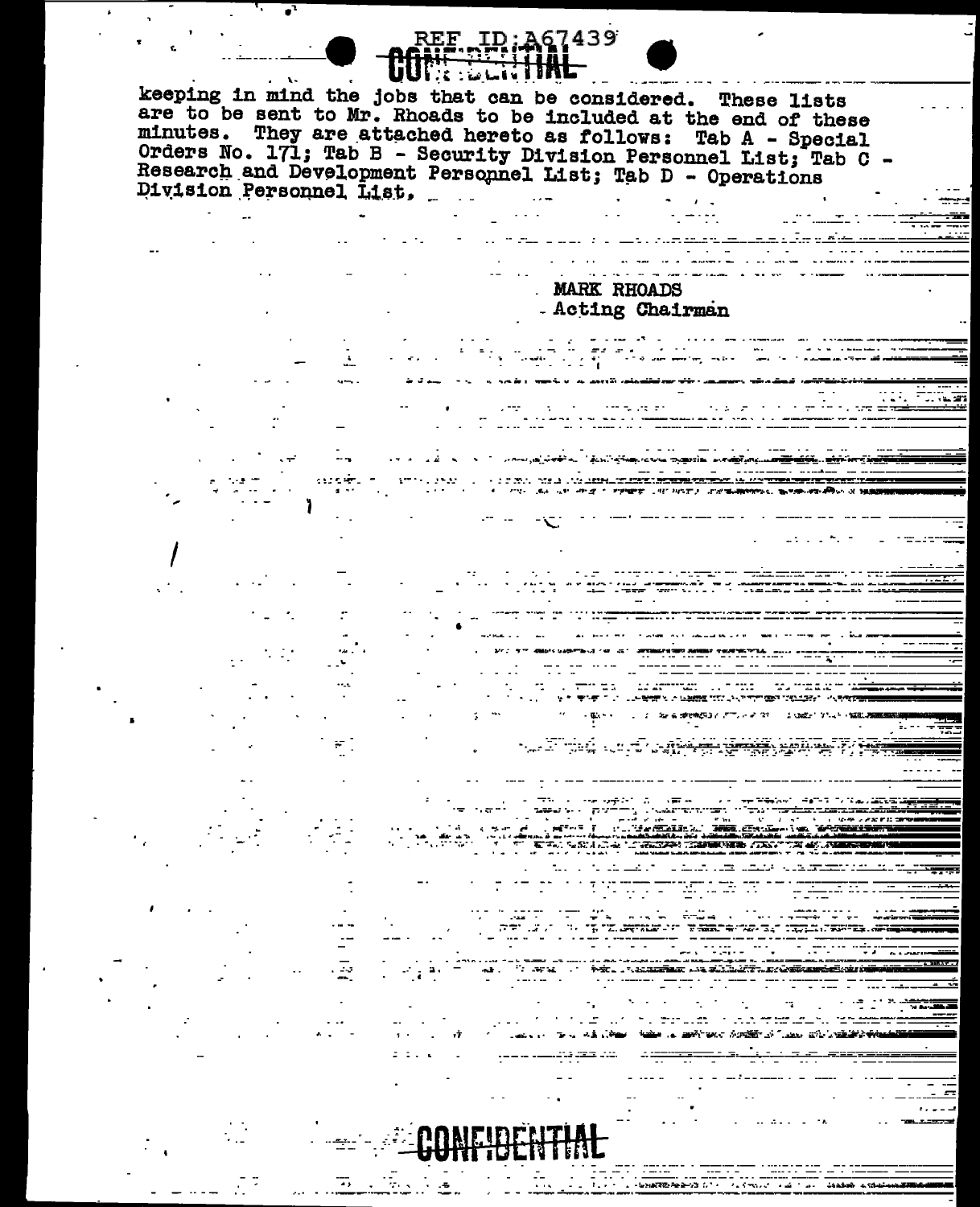REF ID:A6743

ROTATION PLAN MEETING

9 December 1946

at. 1500. in Room 117<br>*J v accordance with par 3*, s.o. # 171, 1+g, 45A, dated 11*00*146 at 1500. In Room 117<br>Jab A), the Personnel Potation Committee held its first

Those present were:

 $\sqrt{\frac{1}{n}y^2}$ 

(

D·. Glenn Starlin 1st Lt Lucille J. Elwood Capt. Robert W. Stowbridge<br>Dr. A. Sinkov D. Glenn Starlin<br>lst Lt Lucille J. Elwood<br>Capt. Robert W. Stowbridge<br>Dr. A. Sinkov<br>Mark Rhoads (for William F. Friedwam) Chairing D. Glenn Starlin<br>lst Lt Lucille J. Elwood<br>Capt. Robert W. Stowbridge<br>Dr. A. Sinkov<br>Mark Rhoads (for Wieliam F. Friedmann) (channian,<br>Dr. S. Kullback Dr. S. Kullback Capt Maurice R. Coombs(for Mr. Frank B. Rowlett)

amire

 $\Delta M$ eeting opened with Mr. Rhoads reading memorandum ordering meeting for discussion on rotation plan. Mr. *Ehoads* stated that the main purpose of the meeting was to get ideas on the subject of civilian personnel rotation policy and asked Mr. Starlin to sketch briefly the background and necessity for such a committee. It seems that the idea of having Division Chiefs rotated in their assignments was expressed a long time ago by General Corderman, and the same thought was expressed by Colonel Hayes. Not only was Colonel Hayes in agreement with Colonel Corderman's idea but expressed the feeling that rotation should extend further -than Division Chiefs. In view of this, the thought ~ was expressed whether rotation should apply to technical " people under Division Chiefs, and how far down the line the plan should apply.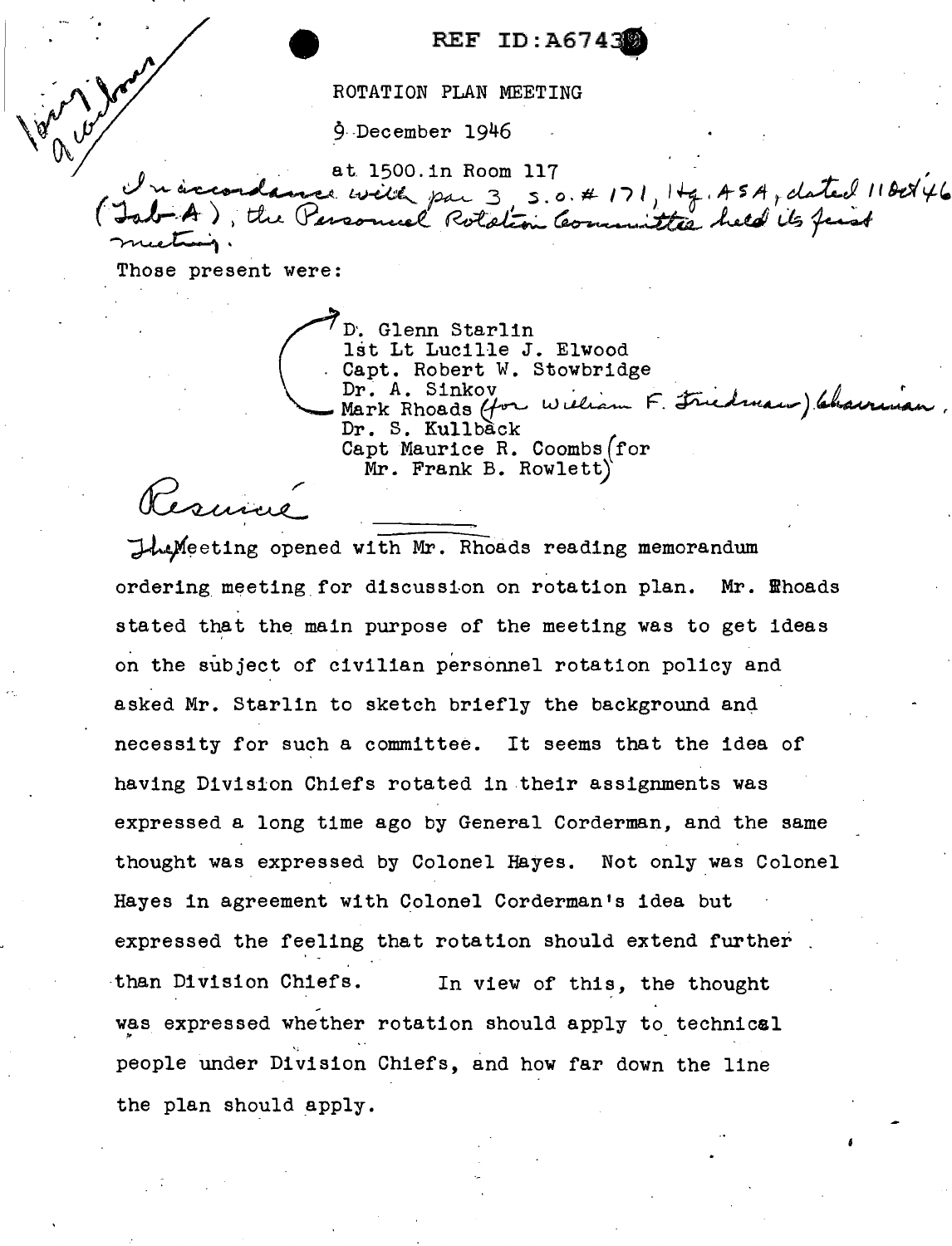Mr. Rhoads asked how far down the rotation should go. **#16 insugh** The opinion was then expressed that a policy should be established to determine how far down the line the plan should go, and that was one of the reasons why the committee met. The question was raised whether administration positions should be included also.

Mr. Rhoads indicated that the reason for this rotation plan is to spread the know-how of different jobs among as many people as possible for the benefit of the Agency. $\pm n$ .esse of emergency. Dr. Sinkov surther stated that the purpose of the plan was to provide among the more experienced and higher ranking personnel a nucleus of people who would have general training in all the functions of the agency--we should. have people at the top who can be placed in any posi tion in the Agency in case of an emergency. Dr. Sinkov further stated that the Agency should consider the idea of establishing possibly 8 or 10 lists of names, each list consisting of three or at least two people with the same rating and with the same general kind of functions. Each group could be rotated on the basis of one or two months apart, until after a period of one year or one and a half year--thus getting back to the first group again, and then another change in groups. The opinion was expressed that not too many groups of people should be moved about at the same time because of confusion. *(Wote - a grounds* one from each division who are to kite

.,-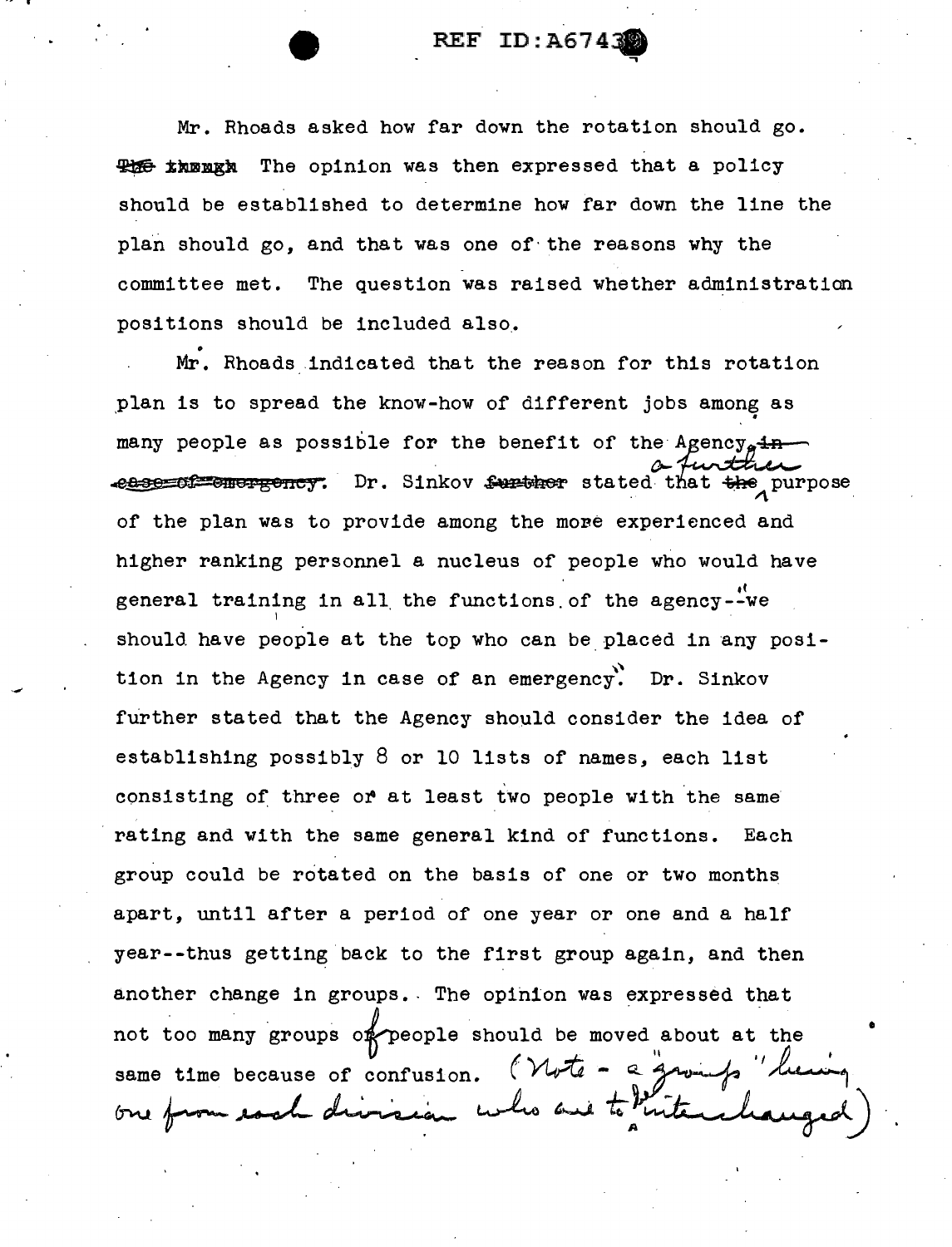#### REF ID: A6743

It was stated that it would take considerable study of jobs and personnel to make up these small groups of two or three people, and if some kind of program could be worked out, the groups would not be moved too often.

Mr. Rhoads asked if it would be considerable trouble to find any great number of people capable of being switched within the three divisions. Careful study will be needed to find out what people can be used, how many and how far down to go. Mr. Rhoads asked if the Division Chiefs were prepared to study the jobs in their divisions which they would consider right for rotation.

Dr. Sinkov replied that only a small class of people in his 1s Division could be con<br>highly technical and<br>of the clerical classes Division could be considered since most of his people highly technical and<br>are of the clerical class; and he would not recommend going below branch Chiefs, except in special cases, unless· the technical staffs of the Divisions are being considered.

Mr. Rhoads asked whether Dr. Sinkov would not consider<br>unbitanalisty motherly formed there switching semeche in his pranch with semeche in the Cryptanalytic Branch, for example. Dr. Sinkov replied that to move people of this class would make it complicated. Dr.<br>Sinkov further stated that people may added more responsible type of personnel should be considered and going below this would create inefficiencies. Mr. Rhoads said that in some cases it might be advisable to make switches among the lower classified personnel.

Dr. Sinkov stated that. there are three essential questionx to be answered. First, how· often should anyone individual should be moved; second, the minimum period any one individual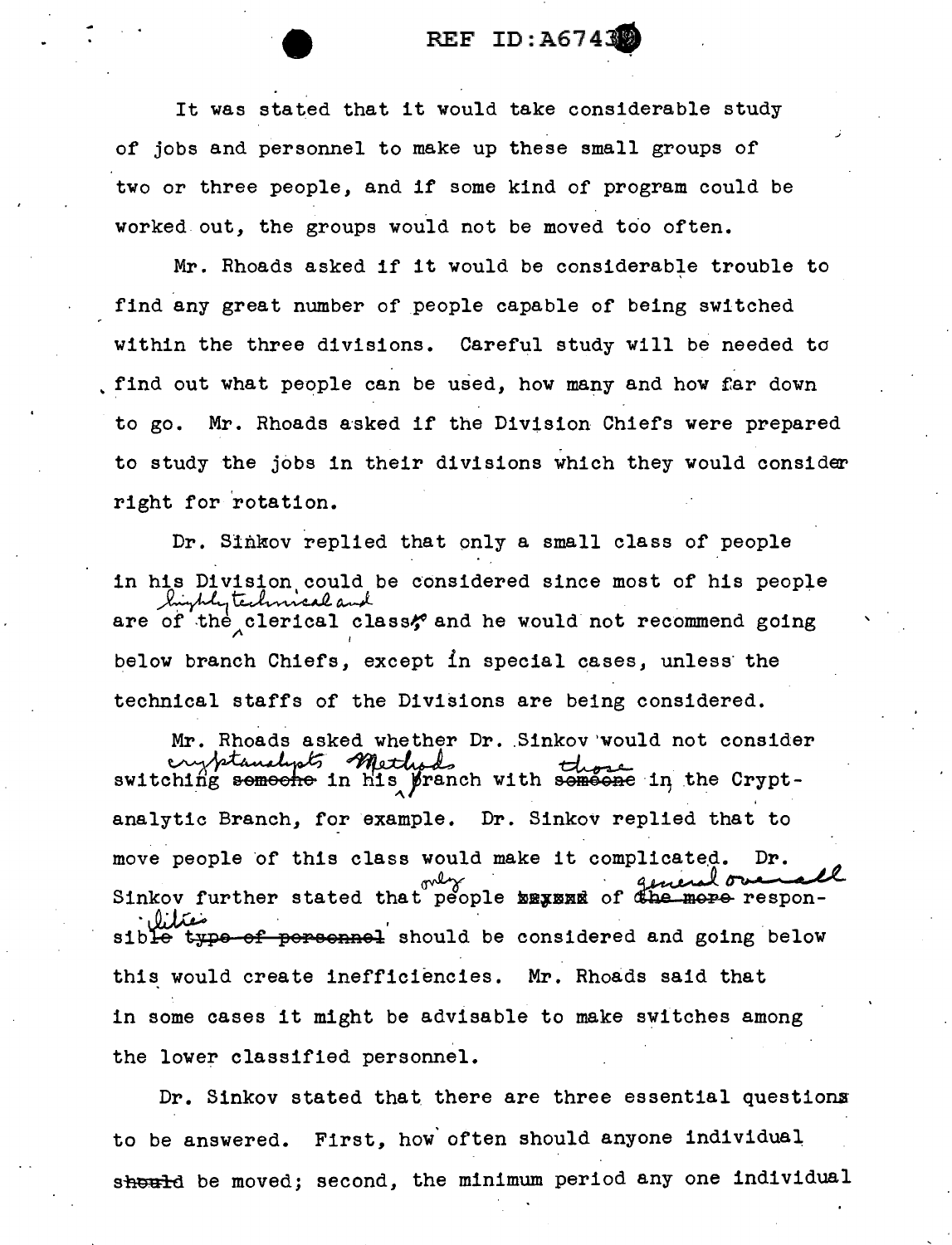#### REF ID:A6743

F RWS Drainliens

Į

حە

J,

should be kept on a job for efficiency; and third, how often is a change going to be made among the groups. The question } was brought up how these teams or groups of people should be Mr. Rhoads asked Mr. Starlin if a start could not made up. be made by listing axxxxx people who fall in the P-4% to  $\mathcal{F}_R$ P-8 $\mathcal{G}_R$  class $\mathcal{P}$  Mr. Starlin felt that choosing personnel for jsuch a rotation plan would be difficult for him since he is Inot a judge of the type of personnel to be chosen for this His job would be primarily to see that the moves **dirication.** and changes are made smoothly and help to make the program run smoothly. The question came up as to how effectively d could the people be chosen, to which Dr. Sinkov replied that the program after a period of use and trial would indicate how effectively the jobs had been selected for rotation. Returning to the question of jobs to be chosen for rota- $\S$  tion the opinion was expressed that Division Chiefs, Branch {Chiefs and these technical staffs would be the only personnel

to be used for the rotation plan, although Mr. Rhoads stated

that rotation between Staff and Operational Divisions might

be beneficial. Dr. Kullback raised the question whether

this rotation plan would apply to personnel in ASA, Europe

Un nom generally a and ASA. Pacific. busin the ruled out  $A + S$  at precent,  $A$ The meeting came to a close with MEXXXXXXXXXXX the request that Division Chiefs start preparing lists of jobs within their own Divisions which they would consider suitable for rotation, keeping in mind the jobs that can Thinxits Yn These lists are to be sent be considered. to Mr. Rhoads to be included at the end of these minutes.

یلا اہ